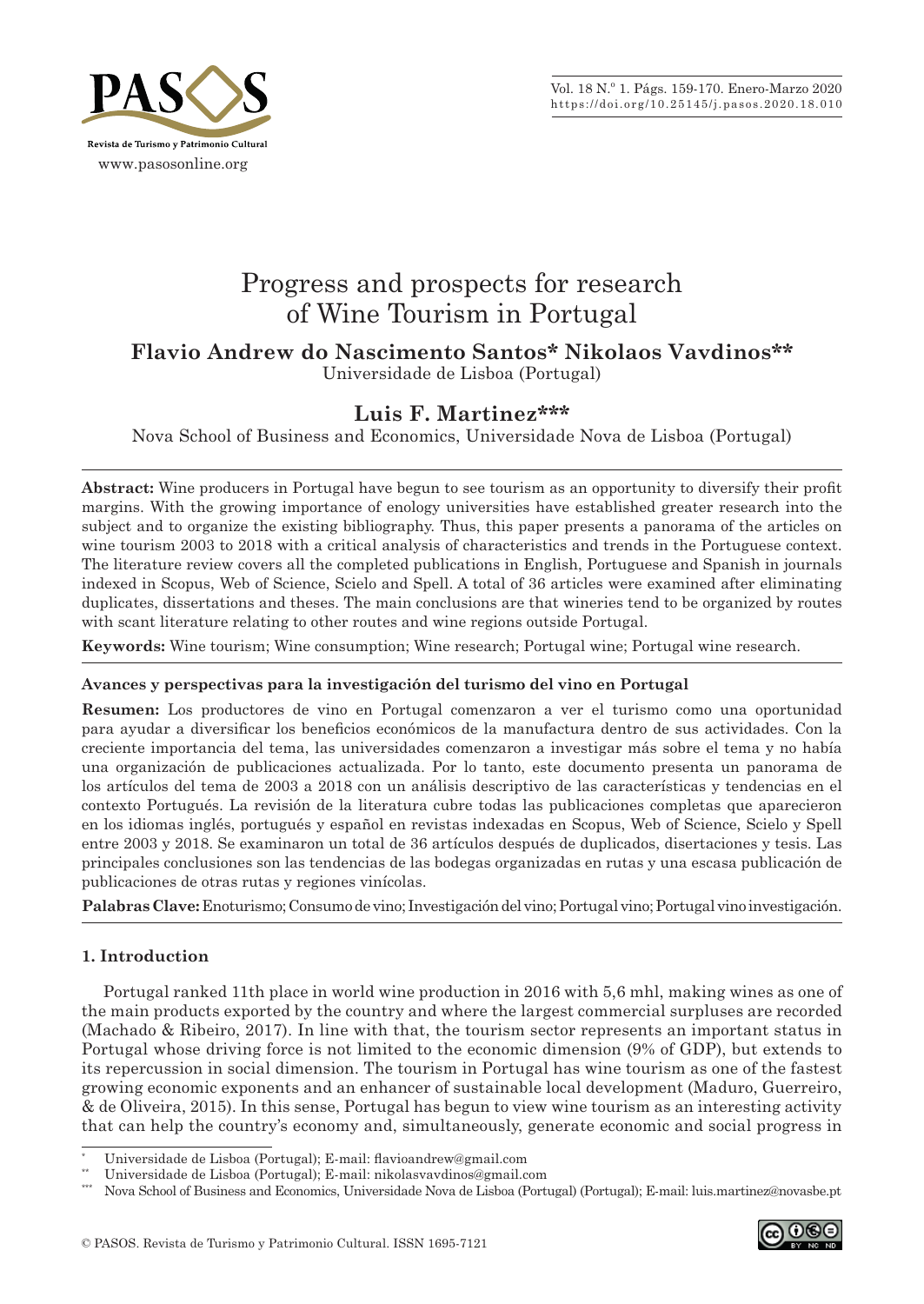regions with Beyond the socioeconomic importance, the Portuguese culture of producing wine made the product as symbol of the country throughout the world and two UNESCO World Cultural and Natural Heritage. The country is one of the first wine‑producing regions in the world, and heritage region in the Douro Valley Wine Region and the Pico Island Wine Region (Charzyński, Łyszkiewicz, & Musiał, 2017).

Additionally, there are some wine regions where the dependence of tourism is more evident. The funding and financial benefits for tourism are concentrated in certain areas of the country due to the long‑established tradition that those regions have within the tourism sector. These areas absolve a considerable number of support infrastructures, hence increasing the visibility and attractiveness of such destinations in the domestic and international markets (Carvalho, Soutinho, Paiva, & Leal, 2018).

Generally, the characteristics of wine and tourism can change with the regional attributes such as climate, identity and production of the country. These attributes can change the network, the regulation and certification of wine production and tourism services, that are linked to the attractiveness of the destination. This network creates a regional setting to generate an organized the tourism and wine agents, based on several partners connected to each other and to the region, creating wines routes (Carvalho et al., 2018). Thus, the recognition of the European wine regions and wines is crucial to the success of the wine regions and more for the wine sector and the tourism has an important role on this process. In this sense, the tourism activity can be an opportunity to diversify the local economy of the wine producers because of its environmental, social, economic and cultural dimensions linked to the wine region territory (da Silva, Fernao-Pires, & Bianchi-de-Aguiar, 2018).

From a research perspective, a study developed by Durán Sánchez, Álvarez García, & del Río Rama (2016) identified that publications of wine tourism are relatively new and scarce and do not follow the importance that the tourism sector has achieved. To fill this gap, this study aims to do a systematic review of the existing papers of wine tourism in Portugal with a critic analysis of the literature and characteristics of the regions and routes in within the Portuguese context.

Therefore, we intend to contribute both to the literature of the field and to the knowledge of the wine tourism sector with the characteristics and different approaches that research, and management of the Portuguese context can have. This paper is organized as follows: first, an initial chapter about the methodology approaches. Next, a chapter with a description of wine tourism in Portugal and another chapter about the routes, festivals and tendencies of these wine routes. Finally, the fourth chapter presents and discuss information about the published papers of the period, ending with the conclusions.

#### **2. Research design**

Due to the contexts of publications of the wine tourism in Portugal, this study adopts a qualitative, exploratory systematic review of the literature of the last 15 years (from 2003 to 2018). The systematic review also called as integrative review method is indicated by Botelho, de Almeida Cunha, & Macedo (2011) to set out a panorama about the scientific production topic, so the study can examine the evolution of the theme over time and, with this, to visualize possible research opportunities. Another determining factor designated for Chueke & Amatucci (2015) for the choice of the search method, is the size of the "sample". In cases with 30 or 40 articles is more appropriate to carry out an integrative literature review. Since it is possible to read in depth this number of articles, this approach is adequate in order to articulate ideas and to point out new directions of research in a certain area.

The literature search was carried out using indexed journals on the most popular databases: Scopus, Web of Science, Scielo and Spell. The purpose was to review all full publications that have been appeared in English, Spanish and Portuguese languages in the journals from 2003 to 2018. The key words used in the database were a combination of "wine", "tourism" and "Portugal" in the articles titles, abstracts and keywords, also in English, Spanish and Portuguese languages in December 2018. The keywords combination in each database are shown in Table 1.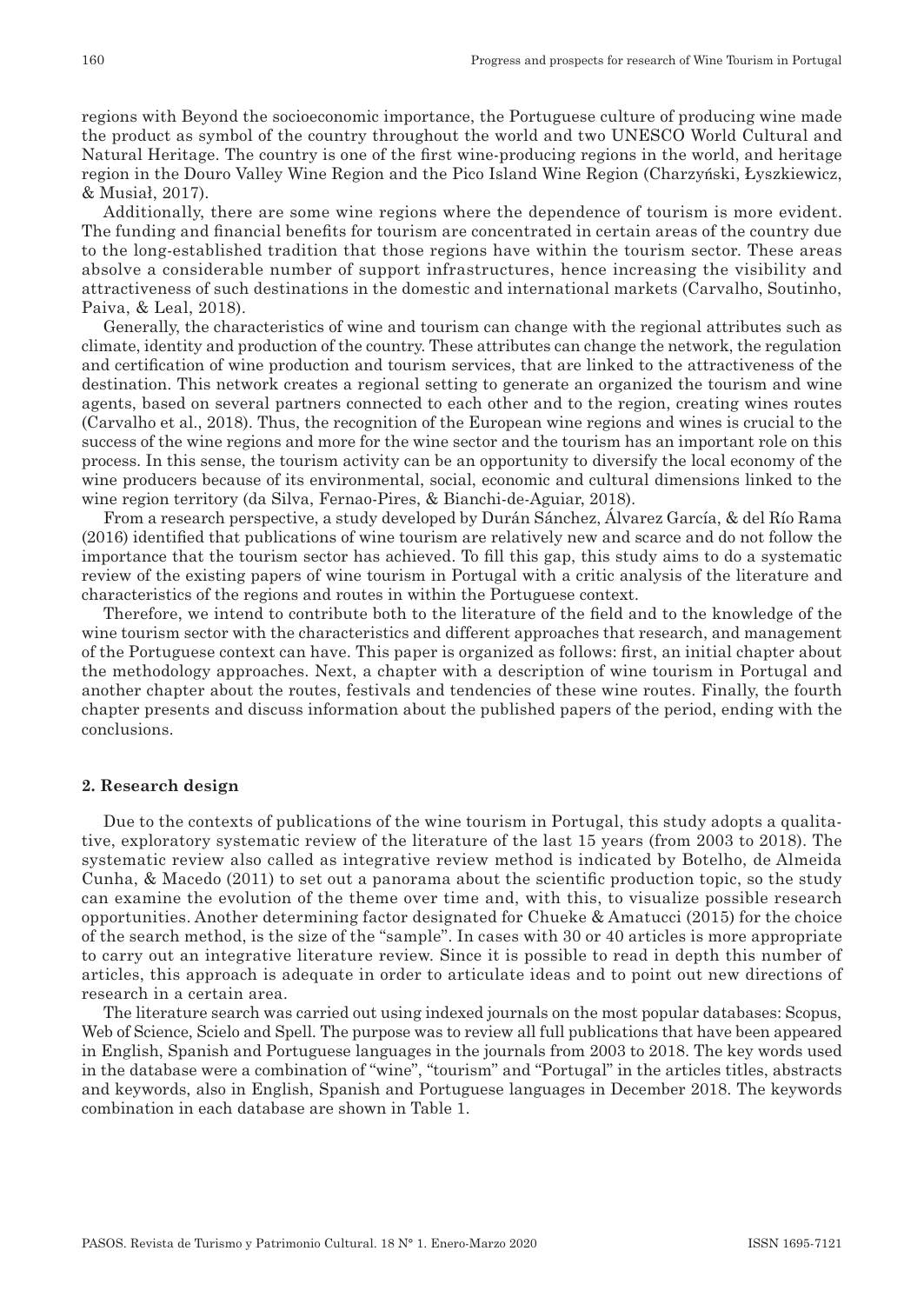| Database       |                                                                                                                    |
|----------------|--------------------------------------------------------------------------------------------------------------------|
| Scopus         | Wine AND tourism AND Portugal<br>"Wine tourism" AND Portugal<br>"Portugal wine tourism"<br>enoturismo AND Portugal |
| Web of Science | Wine AND tourism AND Portugal<br>"Wine tourism" AND Portugal<br>"Portugal wine tourism"<br>enoturismo AND Portugal |
| Scielo         | Wine AND tourism AND Portugal<br>Enoturismo AND Portugal<br>turismo del vino AND Portugal                          |
| Spell          | Wine AND tourism AND Portugal<br>Enoturismo AND Portugal<br>turismo del vino AND Portugal                          |

#### **Table 1: Keywords combination**

A total of 47 citations were identified and after exclusion of duplicates, editorials, brief commentaries, dissertations and thesis. Table 2 shows the chronological list of works available by year after the exclusion of publications.

| Year  | Number of works |
|-------|-----------------|
| 2006  | $\overline{2}$  |
| 2008  | 1               |
| 2010  | 3               |
| 2012  | 3               |
| 2014  | 6               |
| 2015  | 1               |
| 2016  | 7               |
| 2017  | 8               |
| 2018  | 5               |
| Total | 36              |

#### **Table 2: Chronological list of works**

A total of 36 papers were examined with focus on the panorama of the research of wine tourism in Portugal: the main theoretical and methodological visions used to investigate the topic in previous works. The findings and discussion are presented on the following chapters.

#### **3. Wine tourism in Portugal: characteristics and concepts**

There are social, cultural, and religious characteristics of drinking wine in Portugal. According to Salvado (2017), the wine has an important role in the catholic church in social, cultural and religious rituals, the most popular religion in Portugal. In different wine‑growing regions the production is also linked to the historical, physical, biological, cultural and sociological development. The author highlights important components that nowadays describe wine as a source of nutrition and a healthy lifestyle within the population.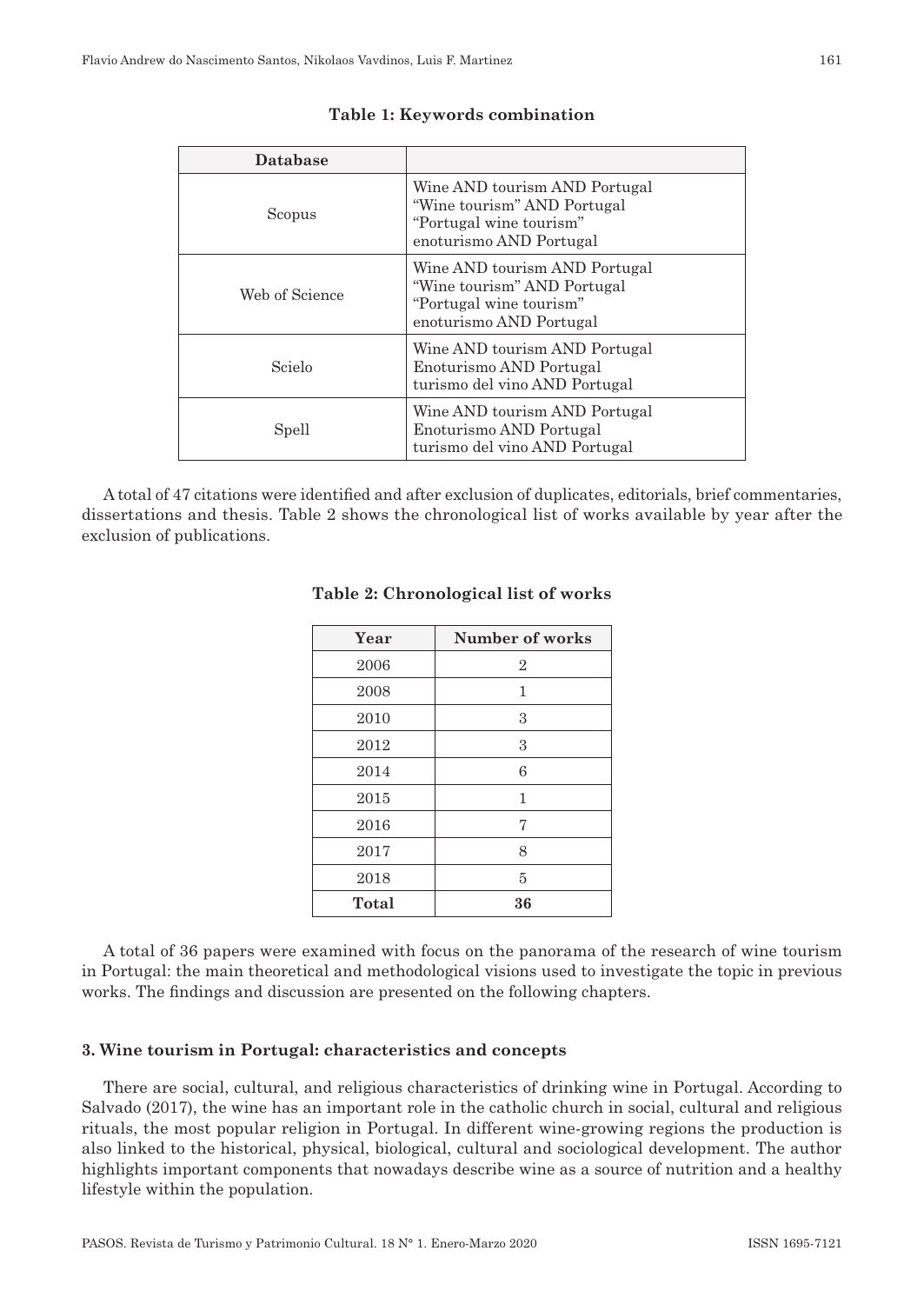Historically, the vine cultivation and wine production have a secular influence from Roman and Pre‑Roman origin in Trás‑os‑Montes region as archaeological remains shows (Salvado, 2017). The wine was introduced in the Iberian Peninsula from the VIII‑VII a. C. by the Phoenicians, together with the olive oil (Kullberg, Coelho, Almeida, & Rocha, 2014). During the exploration period, Portuguese wines reached all continents, with the "Round" or "Back Voyage" wines achieving fame, experiencing new aging techniques and improved over the following centuries (da Silva et al., 2018).

Currently, Portugal has many different wine regions. According to Charzyński et al. (2017) the country is a singular destination with production within the territory with a diversity of local grape varieties (Table 3). Also, there are 14 major wine regions in Portugal and 28 D.O.C. (Registered Designation of Origin ‑ Denominação de Origem Controlada) regions (Figure 1).

| White varieties                                                                                                                                                                        |                                                                                                                         | <b>Red varieties</b>                                                                                                                                                          |                                                                                                                                                                              |  |
|----------------------------------------------------------------------------------------------------------------------------------------------------------------------------------------|-------------------------------------------------------------------------------------------------------------------------|-------------------------------------------------------------------------------------------------------------------------------------------------------------------------------|------------------------------------------------------------------------------------------------------------------------------------------------------------------------------|--|
| Name and<br>characteristics                                                                                                                                                            | Main growing areas                                                                                                      | Name and<br>characteristics                                                                                                                                                   | Main growing areas                                                                                                                                                           |  |
| Alvarinho<br>intense aromas of lime.<br>mango, passion fruit<br>and other tropical fruits                                                                                              | Vinho Verde, the Minho<br>river valley                                                                                  | Alfrocheiro Preto<br>spicy and floral aromas,<br>blackberry, tannic                                                                                                           | primarily in Dão DOC<br>and Alentejano VR                                                                                                                                    |  |
| Arinto   Pedernã<br>refreshing acidity, often<br>with a mineral quality.<br>gentle flavours of apple,<br>lime and lemon                                                                | in most wine regions;<br>in Vinho Verde country,<br>know by the name<br>Pedernã:<br>valued especially in<br>DOC Bucelas | Touriga national<br>intense flavours.<br>both floral and<br>fruity – blackcurrants,<br>$rasplerries - with$<br>complex hints, also of<br>herbs and liquorice                  | nothern origin (Douro,<br>Dão), spread across the<br>country – cultivated in<br>the south in Algarve<br>and Alentejo, in the<br>west in Ribatejo/Tejo<br>and Setúbal regions |  |
| Loureiro<br>fresh and refreshing,<br>floral-citrus notes                                                                                                                               | mainly in Vinho Verde<br>but also in other regions                                                                      | Baga<br>flavours of berries and<br>black plums and hints of<br>coffee, hay, tobacco and<br>smoke                                                                              | originating in Bairrada,<br>also common elsewhere<br>in Beiras, including Dão                                                                                                |  |
| Moscatel<br>intense aroma of orange<br>blossoms with the honey<br>flavour and hints of<br>coffee and caramel                                                                           | Peninsula de Setúbal                                                                                                    | Castelão<br>pronounced fruity<br>aroma of blackcurrant,<br>preserved plums and<br>forest fruits                                                                               | commonly planted<br>grapes in the south of<br>Portugal; especially<br>popular in the regions<br>of Tejo, Lisboa,<br>Península de Setúbal<br>and Alentejo                     |  |
| Encruzado<br>delicate aromas of roses<br>and violets, ligh citrus<br>notes, often mineral<br>notes (flint); while<br>ageing it takes on hints<br>of pine nuts, hazelnuts<br>and resins | restricted to DOC Dão<br>only                                                                                           | Trincadeira   Tinta<br>Amarela<br>when young its aroma<br>carries notes of ripe<br>plums; later raspberry<br>notes tempered by<br>herby, peppery, spicy,<br>floral complexity | Alentejo, Douro, Tejo                                                                                                                                                        |  |
| Fernão Pires<br>flavours of roses and<br>other flowers, lemon,<br>oranges, tangerines                                                                                                  | mainly in Bairrada,<br>Tejo, Setúbal as well as<br>in Douro, Dão, Alentejo                                              | Tinta Roriz   Aragonês<br>aromas of plums and<br>forest fruits, developing<br>into new complexes with<br>ageing                                                               | Alentejo, Douro and<br>Tejo.<br>It probably originates<br>from Asturia, Spain                                                                                                |  |

**Table 3: Vine varieties and grapes characteristics in Portugal** 

**Source:** Charzyński, P., Łyszkiewicz, A., & Musiał, M. (2017)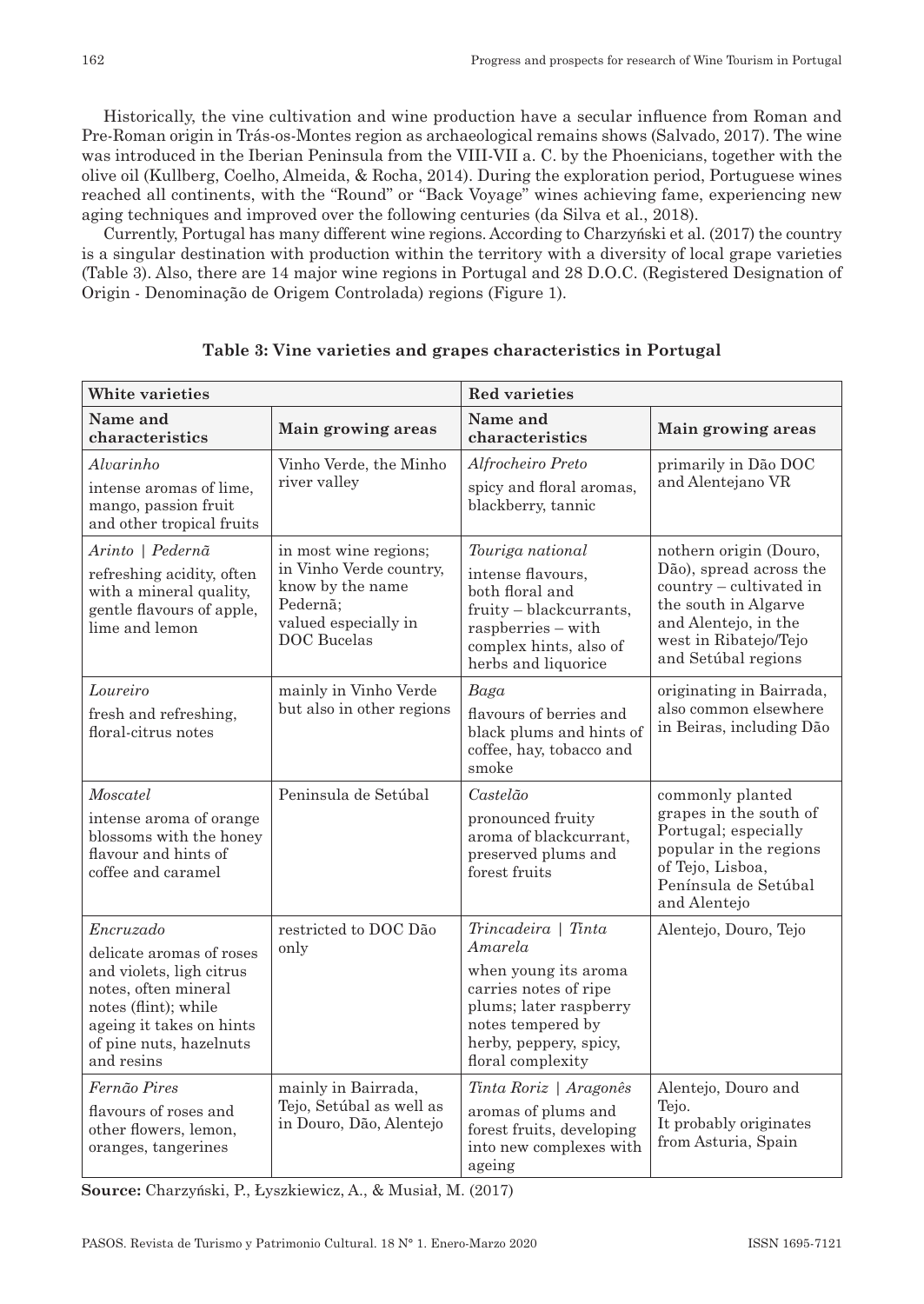

**Figure 1: Major Wine Region's and D.O. C's in Portugal**

**Source:** Charzyński, P., Łyszkiewicz, A., & Musiał, M. (2017)

The characteristics of the worldwide known Vinho do Porto is made in Douro Valley in Duriense Region. This region has a lot of red wines varieties and different times and methods of the wine aging that makes different products of Porto wine (Gouveia, Rebelo, & Lourenço‑Gomes, 2018). Charzyński et al., (2017) in their work of Portugal as a culinary and wine tourism destination, described detailly some components of different regions in the country. The wine region Lisboa produces both red and white wine and there are 9 distinguished wine appellations. Besides, the Tejo region has specific types of soils, limestone and clayey soils. Also, many varieties of vines are cultivated there, including the traditional and a first-class white wine, popular among Portuguese people. The Alentejano region is characterized by excellent conditions to produce high-quality wines, the most popular red wine in the country. Although red and white wine from this region are very popular in Portugal, the red wine represents the major part of the production while white wines represent a small percentage of production. Moreover, the Peninsula Setubal region produces the Moscatel wines and red wine. The Moscatel variety can age for 20 years in barrels with a complex characteristic of taste and intense aromas. The red wine is made of a specific grape variety with the name of Castelão. The region is characterized of the integrated production with cooperatives, local institutions and regional agents networked. Furthermore, the Algarve region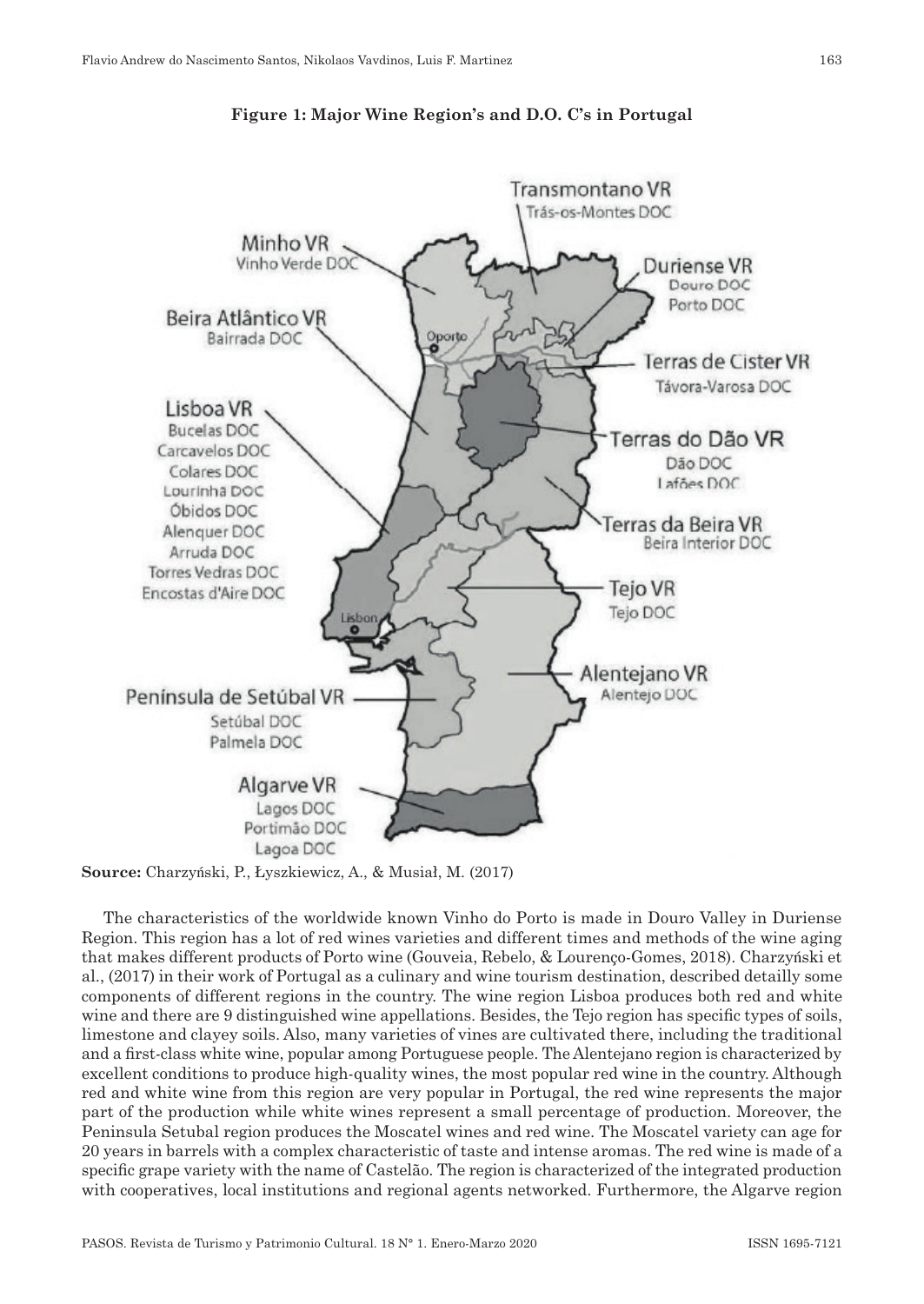has different types of red wine that are signed as Wine Region Algarve with a lot of contents of alcohol. With a dry and hot climate, the region also produces white wine. Beyond that, The Madeira region is an island in Portugal that also produces sercial, verdelho, boal and malvasia specific varieties, and offers a sea voyage in the tropical climate. The region has the most popular red wines among Portuguese after the Alentejo region. Finally, the Minho Region is the second oldest wine region in Portugal with a big nature influence in its production mainly about the white and green wine.

Although the importance and dissemination of the vine cultivation, there were no evidence from some "less popular" regions such as Távora-Varosa, Lafões and Lagoa. Also, from the knowledge of the characteristics of the wine regions, culturally, socially, historically the absence of evidence from these aspects are missed in the articles published.

About the producers of wine, the wine production in Portugal is mainly characterized by micro and small business with a family orientation in rural areas, that can make the tourism activity in these regions difficult (Esteves, 2014; Pacheco, 2017). A. Correia, Vaughan, Edwards, & Silva (2014) support the idea of wine production as a diversification of the rural producers through agriculture revitalization and distribution. Also, the tourism activity as a development of rural areas and the promotion of the region through its natural, patrimonial and cultural resources. These singularities made two regions of Portugal as UNESCO World Cultural and Natural Heritage: the Douro Valley Wine Region and the Pico Island Wine Region. This attractiveness in rural areas contributes to the preservation of traditions and landscapes and produces self‑organize them in form of routes, to help them became more stablished and competitive in national and international scale in wine tourism activity.

Different works published that mentioned the UNESCO regions (see Amaral, Saraiva, Rocha, & Serra, 2015; Charzyński et al., 2017; R. F. Correia & Brito, 2014; da Silva et al., 2018; Tavares & Azevedo, 2012) converge by describing and support the idea of make these regions UNESCO heritage as good for tourism activity and improving the number of visitors and the sustainability of these places.

Regarding the definitions of wine tourism, there are some contrasts in the description of what is wine tourism within the literature. The definition of according to Simões (2008), is a set of activities associated with visits to wine companies, museums, participation in events or centers and other establishments linked to the wine sector or wine interests which the main objective is the knowledge and the proof of the wines of the regions visited. Another definition presented by Gonçalves & Maduro (2015) presents the wine tourism as a tourist activity based around trips motivated by wine and vine growing but also by tradition and local *ethos*. The activity can assume a system formation with full of connections between supply and demand in local, regional development. Furthermore, a definition from Maduro, Guerreiro, & de Oliveira (2015) also characterize wine tourism as a set of tourist services, leisure and leisure activities dedicated to the discovery and cultural and oenological pleasure of the vine and wine. These differences are discussed in the work of Ramos, Santos and Almeida (2018) that presents a table (Table 4) with the most cited wine tourism definition in the literature.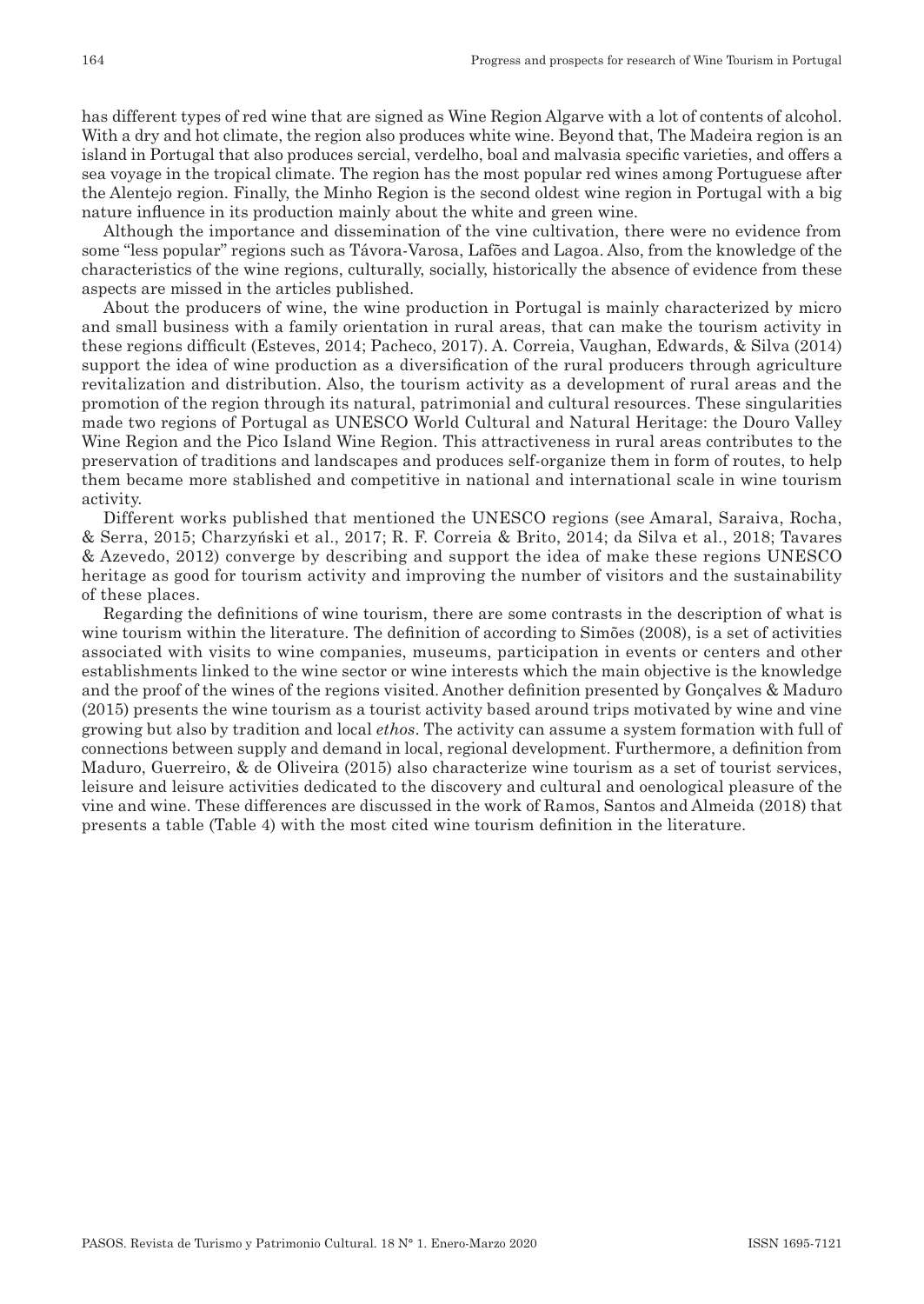| <b>Definitions</b>                                                                                                                                                                                                                                                    | <b>Authors</b>                                    |
|-----------------------------------------------------------------------------------------------------------------------------------------------------------------------------------------------------------------------------------------------------------------------|---------------------------------------------------|
| "wine tourism is special-interest travel based on the desire to visit wine<br>producing regions, or in which travellers are induced to visit wine-<br>producing regions, and wineries in particular, while travelling for other<br>reasons".                          | Getz et al. (2007, p. 246)                        |
| "all activities and tourist resources, leisure and leisure related to the<br>material and immaterial cultures, wine and local gastronomy of their<br>territories".                                                                                                    | European Charter for Wine<br>Tourism (2006, p. 1) |
| "wine tourism is simultaneously a form of consumer behaviour, a strategy<br>by which destinations develop and market wine-related attractions and<br>imagery, and a marketing opportunity for wineries to educate an to sel<br>their products directly to consumers". | Getz & Brown (2006, p. 147)                       |
| "the development and marketing of wineries as places to visit, and of<br>destinations based on the appeal of wine".                                                                                                                                                   | Brown & Getz (2005, p. 3)                         |
| "visit to vineyards, wineries, festivals and wine shows where wine<br>tasting and/or experiencing the attributes of a wine region are the main<br>motivation factors".                                                                                                | Getz $(2000, p. 3)$                               |
| "visitation to vinevards, wineries, wine festivals and wine shows for<br>which grape wine tasting and/or experiencing the attributes of a grape<br>wine region are the prime motivating factors for visitors".                                                        | Hall <i>et al.</i> $(2000, p. 3)$                 |

## **Table 4: 6 Most used wine tourism definitions in literature review**

**Source:** (Ramos et al., 2018)

Different authors suggest other aspects to include in the definition. Ramos et al. (2018) indicates that the concept needs to develop and include motivations and emotions. Simões (2008) indicates that is important to highlight all the landscape and architectural heritage related to the culture of the vineyard and the production of wine to the. Da Silva, Joao Fernao‑Pires, & Bianchi‑de‑Aguiar (2018) advise about the landscape territories management in rural areas. The authors argue about the need to be more integrated to the products, to the city, region and national tourism management plans and consider the stakeholders and local's opinions, respecting historical memory and the collective identity. This relation preserves the authenticity and the quality of landscapes and terroirs through the country to an economic, social and cultural sustainable development paradigm. Because of different aspects of the definition founded in the literature, the discussion emphasizes the need and the challenge to develop the description and the limits of wine tourism that integrates different actors and activities involved.

Other authors (Marques & Marques, 2017; Reis, 2016) highlight the contribution of tourism can have in rural areas and in wine regions for the local context. The tourists need the gastronomy and hospitality sector in addition to one-day wine tasting (Henriques & Custódio, 2010). Also, the need to enjoy the traditional environment, to experience a range of complementary activities and escaping the stress of the city, can increases the number of visitors and extend the length of stay. As wine tourism is essentially tourism in rural areas linked to wine and vineyards, there is a strong connection to nature tourism and cultural tourism. The tourist objective can be to visit the places related to the culture of the vineyard and the production of wines, but also, the wine routes. In this sense, it is important to preserve of a vast and rich material and immaterial, social and environmental patrimony, which may be the greatest allies in the fight against vulgarity, lack of quality, massification and de‑characterization of tourism activity in rural areas.

From this perspective, there is an effort from the National Wine Board from Portugal that became the National Institute of Vine and Wine, not only to organize and ensure the quality certification system, but as overseeing and auditing entities certification bodies and a connection with the European Union policies. In addition, there is an awareness campaign for the supply of all material to be part of museum collections, and therefore, to ensure the collection and selection of the materials. The national character of the collection, in which the wine‑growing regions must be equitably represented, is giving priority to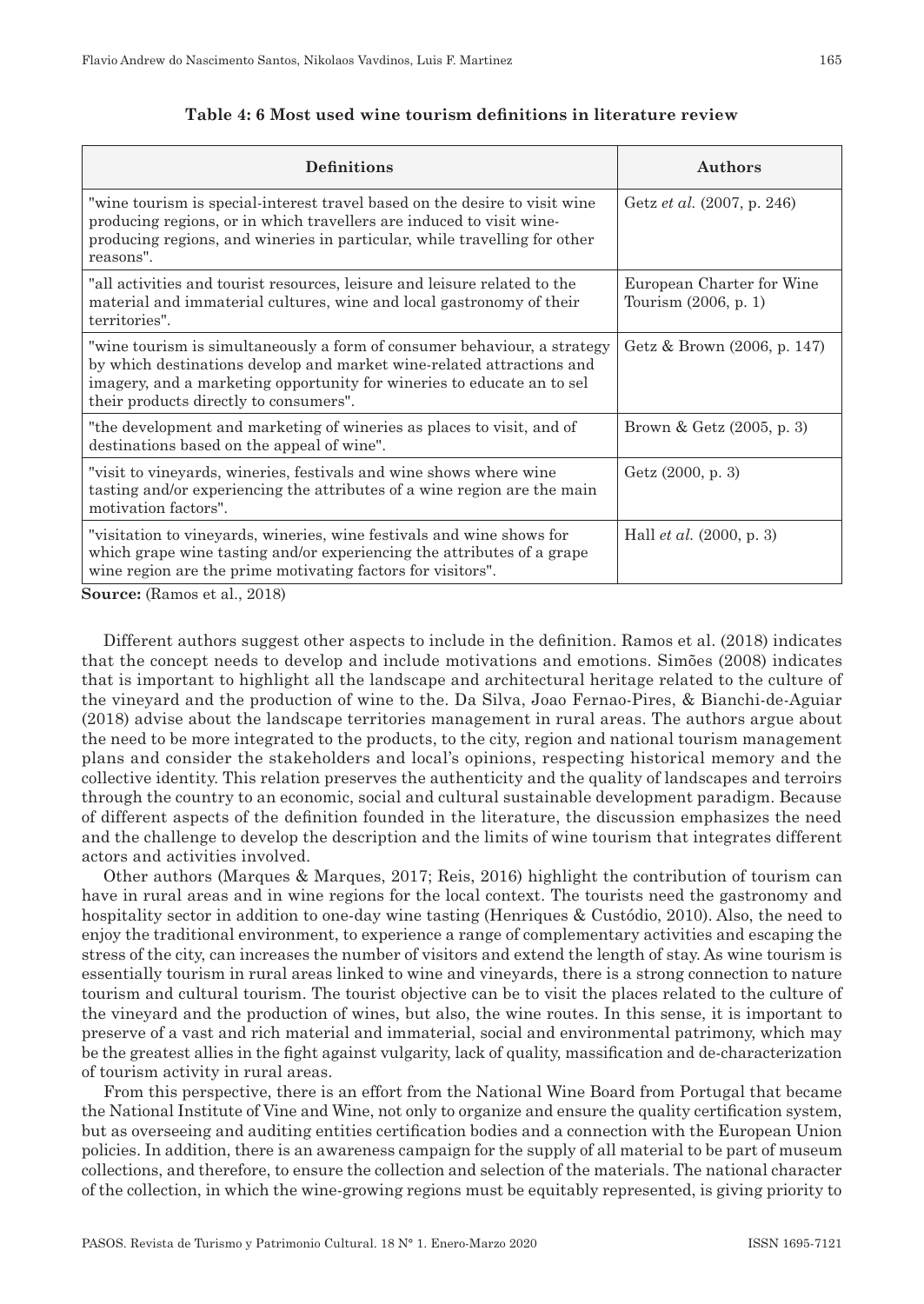a model centered on industry and technology. This collection elucidates the various stages of vineyard work and respective operating chain of production, not neglecting the artistic and folk component of the wine process (Maduro et al., 2015).

Although the importance of rural areas and wine tourism, few researchers committed to discuss the topic and there are some evidences for Douro and the North of Portugal and, at the same time, few publications from the southern regions including some with no evidence for this discussion, creating some opportunities of research. The promotion in local communities, the local stakeholders' companies' and actor's participation in policy and management decision making, related with tourist satisfaction in a global competition market makes a complex system for the viability of a sustainable wine tourism activity. Thus, the wine tourism must integrate environmental, economic and social principles of sustainability (Sampaio, 2012). Some routes, festivals and tendencies in Portuguese market demonstrate this tendency.

#### **4. The routes, festivals and tendecies of wine tourism**

The notion of wine route, although widely applied and promoted in almost all the published works, was barely discussed in the literature. Carvalho et al. (2018) describe a wine route as an itinerary to appreciate wine by each of its components to the resources of regional actors involved. The implementation should be flexible and with a social network that offers information and knowledge to the collective learning, promotion of the route and opportunities for the producers. From this perspective, the strategy can generate and collect a widespread consensus to embellish the positive tourism impacts and manage the negative outcomes.

In Portugal, the wine routes started in 1993 with the participation of the country in *Dyonisios* European Union Program. The program supported the routes with funding and assistance to create regulation and quality standards to all the programs in the country. Despite the program started in 1993, most of the routes started in 1996 and 1998 and has a growing interest to approximate the universities, the government, private companies and routes of wine tourism. This approximation resulted in the first congress of wine tourism in Portugal in 2001 with a focus in financial founds and public policy to producers (Simões, 2008).

The country identified 12 main wine routes in Portugal: Port wine route; Wine route of the Tagus; Wine route of Lisbon; Wine route of the Peninsula of Setúbal; Wine route of the Dão; Wine route of the Bairrada; Wine route of the Algarve; Wine route of the Alentejo; Route of the Green Wines and Route of the Vineyards of Cister (Correia & Ascenção, 2006; Quaresma, Ribeiro, & Fernandes, 2017). Some authors (Carvalho et al., 2018; Martins et al., 2017; Montenegro, Costa, Rodrigues, & Gomes, 2014) present the routes and the wine producers in Portugal as a dynamic and high-quality activity. In the last decade, there were various investments made in the sector that created the techniques and processes modern, also the internationalization of the wine circuits all over the country.

This development made the Portuguese wine tourism sectors currently one of the most dynamic tourism segments in the country with the Douro Valley region as one of the highlights of this trend (Martins et al., 2017). Correia & Brito (2014) describes the Douro route with a unique landscape alongside the river Douro in the North of Portugal. With different vineyards planted in slopes that form one of its main distinctive attractions with a great vocation for tourism. Through tourism, one project highlights the possibility of revitalizing local abended places and abandonment of traditional activities. Goncalves (2018) indicates the Aldeias Vinhateiras Project has become a way of the village's population, who were previously under socioeconomic depression, to a reinvention of the rural region in a tourism product. The empowerment of the community in the process of governance, in the planning of local policies and in the development process of the region, ruled the ideas of "more conscious and more responsible" community practices.

It is important to feature that the region has other activities with tourism such as agritourism. Marques (2006) define agritourism as a specific type of rural tourism that make the hosting house integrated into an agricultural estate, inhabited by the proprietor, allowing visitors to take part in agricultural or complementary activities in the property. For this reason, Martins et al. (2017) argue that in Douro, not only the wine routes can exist, but multiples routes of rural tourism can coexist in the region.

Another wine route has the name of Green Wine Route. Created in 1997 with the main purpose of stimulating the development of the Wine Region in the different aspects of winemaking: from the vineyard to the glass, through the experiments in the context of wine tasting, until the visits to farms.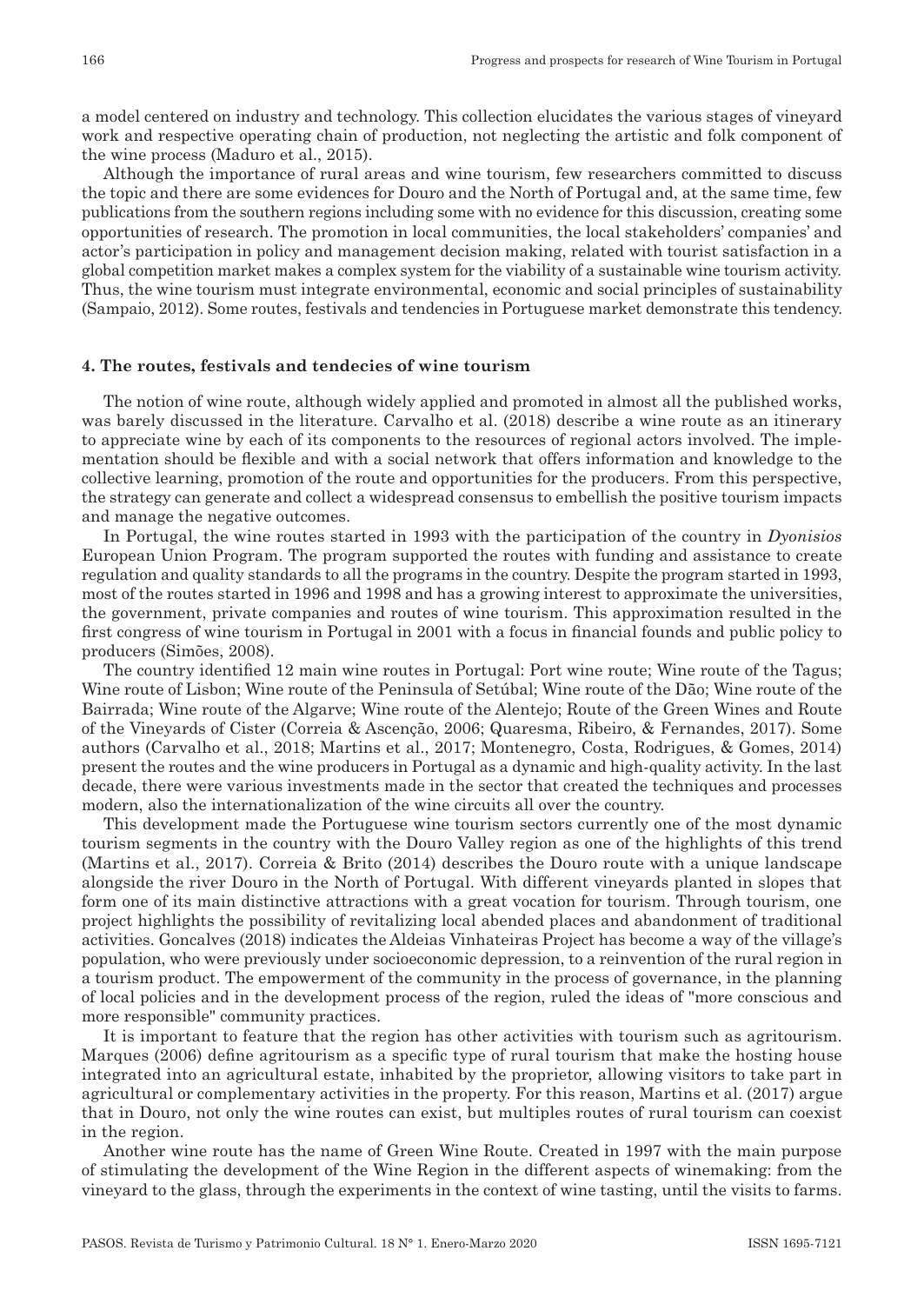The Rota dos Vinhos Verdes (Green Wine Route) integrates a set of vineyards and wine regions, organized in a network, duly signalized, to arouse interest on the part of the tourist, through a strictly selected offer according to predefined rules. Since its creation, the route has a central office based in Oporto, to support tourists, organize wine tourism programs, bookings and reservations, with available service for clarification to all interested parties (Brochado & Oliveira, 2018; Loureiro & Cunha, 2017; Reis, 2016; Santos, Ramos, & Almeida, 2017).

In addition, the Alvarinho Green Wine Route also integrates the Green Wines route. Considered the most national and international prized category of green wine, Alvarinho has its own route. Portugal, Spain and France are the main markets for tourism in the region with an annual Alvarinho Wine Festival. Since 1995, the festival promotes the grape variety and the cultivation in the region for tourists (Baptista, 2017; Delgado & Sa Machado, 2012).

Therefore, the Bairrada Wine Route was created in 1995 by a group of regional and local wine related actors from the public and private sector. The region offers the highest number of underground wineries, offering a innovate tourism product with a 28 regional wine producers and wineries (Carvalho et al., 2018).

Besides that, the Peninsula Setubal Wine Route corresponds the highest quality generous wines with indication of age or harvest, for whites of typical varieties of colder areas, and for reds less adapted to the sandy terrains and the very climates hot. The route also coexists with other tourism attractive such as the beaches and the national parks (Kullberg et al., 2014).

Furthermore, the Alentejo Wine Route was created in 1997 by the regional commission of wine. The special characteristic of the route is the diversity of wine tourism, the number of agents associated to the route and the UNESCO World Cultural and Natural Heritage. The gastronomy and the intercultural tourism scene are an important complement to this product into the tourism market (Amaral et al., 2015; Lavandoski, Pinto, Silva, & Vargas-Sánchez, 2016).

There was no description about the other wine routes such as Wine route of the Tagus; Wine route of Lisbon; Wine route of the Dão; Wine route of the Algarve; and Route of the Vineyards of Cister in the literature, which could discuss some challenges, trends and opportunities of the wine routes to other routes, including outside Portugal.

Among the festivals, the Madeira Wine festival is one of the oldest European wine festivals. Since 15th Century in September in the city of Madeira, the festival has 2 weeks of events and exhibitions of the grapes and wines of the region. Moreover, the Wine in Azores is a festival that annually promotes in Azores the Portuguese wine from all over the country, with a mix of gastronomy and wine events and exhibitions (Charzyński et al., 2017).

These events make one of the wine tourism market tendencies for the Portuguese market. These festivals help the image of the wine region in the international and national market position among stakeholders and a consistent wine‑related image. Thus, a growing governmental support with policies and funding, since wine tourism is a priority of EU economic support and Portugal government actions. Another tendency is a grown number of wines and companies in international and national competitions. These competitions help Portuguese wine to be seen and promoted as high-quality sustainable product and stablished Portugal as a wine tourism destination (Ramos et al., 2018).

Another tendency to wine tourism is the development of supply and demand of the market. Also, use of education in order to change perceptions and promote responsible behaviors. Therefore, a personalization on the experiences that the routes can offer to a more exclusive format of tourist (Tavares & Azevedo, 2012; Tavares & de Azevedo, 2010).

Although all the market tendencies, the main difficulties of the wine tourism business are the small companies operating in an international scale. According to Lamelas, Lamelas, & Filipe (2016), most of the organizations not only from wine industry but others such as gastronomy and hospitality, are made of small business. This context reinforces the potential of all the agents organized in routes to be more coordinated and competitive in the market and provide personalized experiences in the local scale (Correia et al., 2014).

From the competitive and scale of the market wine contexts, the research and development (also known in Europe as research and technological development ‑ RTD), can help the wine tourism market with modernization of the wine-making processes, preservation of the vineyard regions' history and identity, better prices policies, market position and product placement. This context reinforces the need to align research and development with the actions, companies and public policy of the wine routes to be more competitive in the market (da Silva et al., 2018; Lopes, 2014)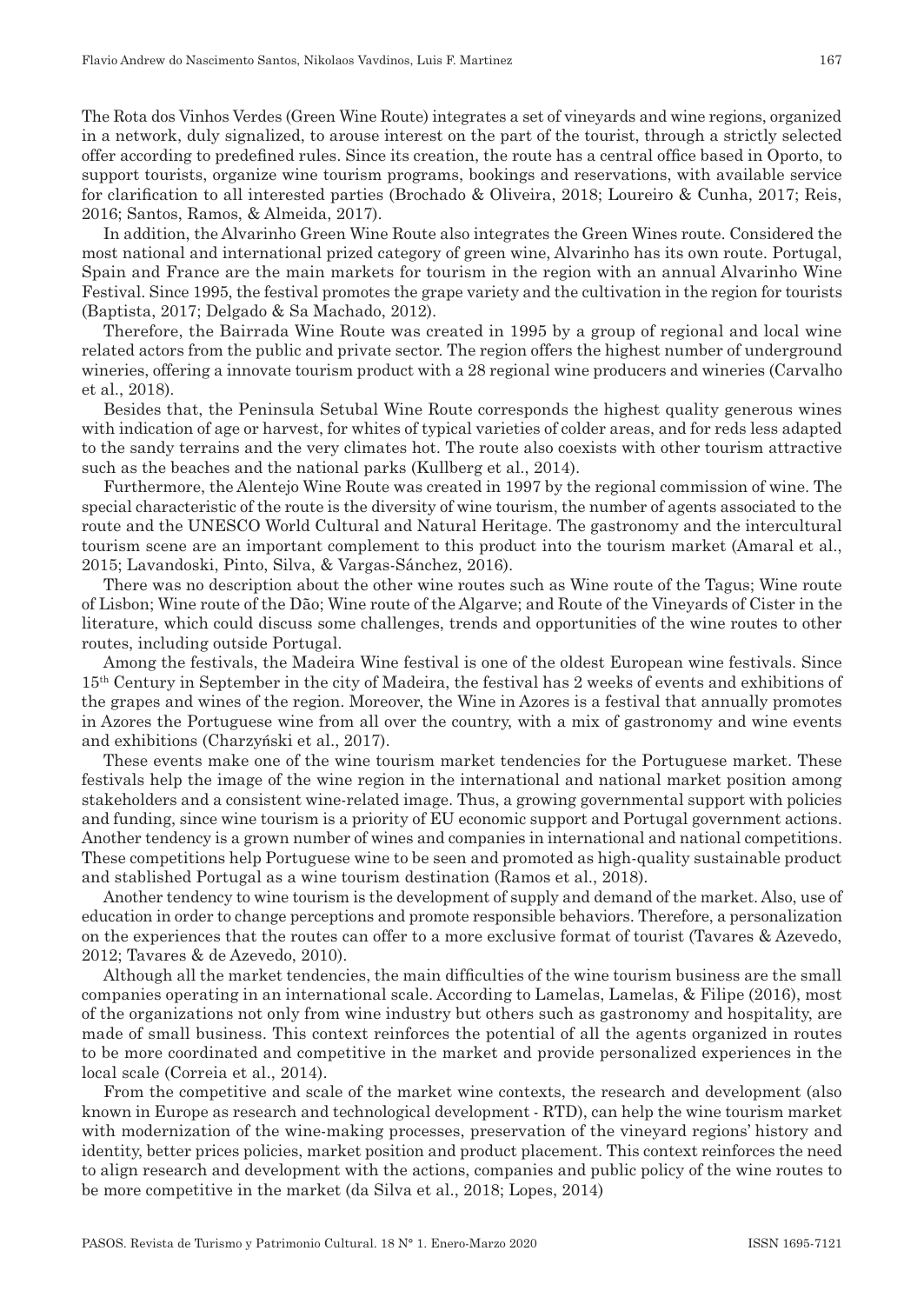#### **5. Discussion and conclusion**

The analysis of the 15 years of the production of wine tourism in Portugal shows a growing number of publications in the last years with 22% on 2017 and 19% on 2016. The qualitative approach was the most used (72,2%) way to produce the papers. Besides that, the most researched wine route was the Douro Wine Route included in 22% of the research. Also, is important to highlight that 27% of the studies searched about wine tourism all over the country and some of them studied more then one wine route. Almost all the works were published by Portuguese authors with 91,6% of all autors. Furthermore, the most frequent publication language was English language with 69,4%, followed by Portuguese language with 27,8% of the studies. In addition, the most used journals by authors to publish about the topic were the Worldwide Hospitality and Tourism Themes with 11,1% and PASOS: Revista de Turismo y Patrimonio Cultural, also with 11,1% , both in the first place. The authors who most published about the topic during the period analyzed were Madaleno, Eusebio, & Varum (2016, 2017, 2018) with 8,3% of the studies.

There are few papers published about the Portuguese context in wine tourism, altough the importance of the topic and the grown of the publication in the last 3 years. The papers have done a substantial contibution to characterize and describe the context, the difficulties, the tendencies and the research of the topic. Some gaps of research include contexts such as as Távora‑Varosa, Lafões, Lagoa, the southern wine routes, events and festivals with almost no research about their evidences, consequences, trends and opportunities.

This article contributes in a theoretical and practical basis. From the management perspective the organization in routes, the participation in festivals and competitions and the personalization are the next tendencies of the Portuguese market. From the literature point of view, there is a predominance of qualitative studies in case studies and to study the managerial and tourist issues of the organization of wine routes and the consequences for the local community. This context creates opportunities of publications for further reseraches with quantitative and mixed approaches.

In conclusion, most of the studies explored the management and business area, more especifically about the conditions and challenges of the managers inside the activity and value of the wine. Regarding future studies, to study the tourist and visitor perceptions and consumer behavior could be an opportunity for researchers on the topic. In addition, it seems that more quantitative or mixed approaches are demanded to study the field. Designs such as correlational and experimental studies almost was not found in the analyzed literatute. Also, other disciplines such as geography, economy, hospitality, sustainability, transportation, human resources or muti or transdisciplinary studies can give other perspectives with the Portuguese context: wine tourism and the use of space in some regions, the sharing econony in transportantion and hospitality, the human resources challenges of tourism in rural areas, are some examples of gaps that can guide further researches.

### **References**

- Amaral, R., Saraiva, M., Rocha, S., & Serra, J. 2015. *Gastronomy and wines in the Alentejo Portuguese region: Motivation and satisfaction of tourists from Évora*. *Wine and Tourism: A Strategic Segment for Sustainable Economic Development*. https://doi.org/10.1007/978‑3‑319‑18857‑7\_13
- Baptista, M. 2017. Adventure tourism in a land of wine: the case of Melgaço. *Worldwide Hospitality and Tourism Themes*, *9*(6), 663–668. https://doi.org/10.1108/WHATT‑09‑2017‑0053
- Botelho, L. L. R., de Almeida Cunha, C. C., & Macedo, M. 2011. O método da revisão integrativa nos estudos organizacionais. *Gestão e Sociedade*, *5*(11), 121–136.
- Brás, J. M., Costa, C., & Buhalis, D. 2010. Network analysis and wine routes: The case of the Bairrada Wine Route. *Service Industries Journal*, *30*(10), 1621–1641. https://doi.org/10.1080/02642060903580706
- Brochado, A., & Oliveira, F. 2018. Brand equity in the Portuguese vinho verde "green wine" market. *International Journal of Wine Business Research*, *30*(1), 2–18. https://doi.org/10.1108/IJWBR‑07‑ ‑2016‑0023
- Carvalho, L., Soutinho, C., Paiva, T., & Leal, S. 2018. Territorial intensive products as promoters of regional tourism. the case study of Douro skincare. *HOLOS*, *34*(4), 122–135. https://doi.org/10.15628/ holos.2018.5243

Charzyński, P., Łyszkiewicz, A., & Musiał, M. 2017. Portugal as a culinary and wine tourism destination. Chueke, G. V., & Amatucci, M. 2015. O que é bibliometria? Uma introdução ao fórum. *Internext*, *10*(2), 1–5.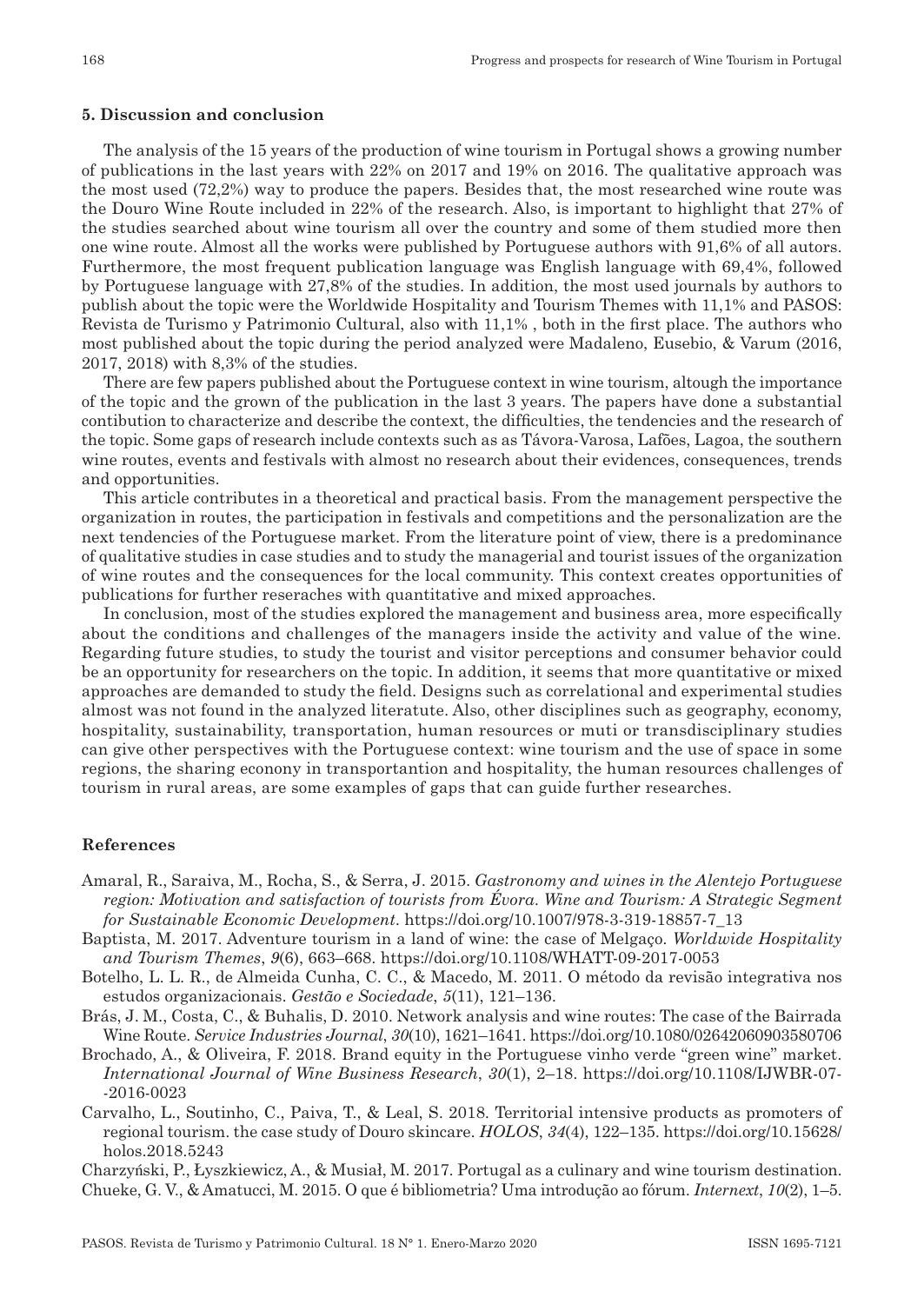- Correia, A., Vaughan, R., Edwards, J., & Silva, G. 2014. The potential for coperation between wine and tourism businesses in the provision of tourism experiences: The case of the douro valley of Portugal. *Revista Portuguesa de Estudos Regionais*, *36*(1), 43–55.
- Correia, L., & Ascenção, M. P. 2006. *Wine tourism in Portugal: The Bairrada Wine Route*. *Global Wine Tourism: Research, Management and Marketing*.
- Correia, R. F., & Brito, C. M. 2014. Mutual influence between firms and tourist destination: a case in the Douro Valley. *International Review on Public and Nonprofit Marketing*, *11*(3), 209–228. https:// doi.org/10.1007/s12208‑014‑0115‑2
- da Silva, A., Joao Fernao‑Pires, M., & Bianchi‑de‑Aguiar, F. 2018. Portuguese vines and wines: heritage, quality symbol, tourism asset. *Ciencia e tecnica vitivinicola*, *33*(1), 31–46. https://doi.org/10.1051/ ctv/20183301031
- Delgado, J. P., & Sa Machado, A. 2012. Regeneration of part of the historic fortified town of Moncao, Portugal. In Clark, C and Brebbia, CA (Ed.), *Defence Sites: Heritage And Future* (Vol. 123, pp. 149–160). https://doi.org/10.2495/DSFH120121
- Durán Sánchez, A., Álvarez García, J., & del Río Rama, M. de la C. 2016. Análisis de la literatura científica en las investigaciones transculturales de tesis doctorales en enoturismo. *Estudios y perspectivas en turismo*, *25*(2), 186–202. Retrieved from http://www.scielo.org.ar/scielo.php?script=sci\_ arttext&pid=S1851‑17322016000200005&lang=pt
- Esteves, J. M. 2014. Economic crisis and the image of Portugal as a tourist destination: The restaurants' perspective. *Worldwide Hospitality and Tourism Themes*, *6*(5), 480–484. https://doi.org/10.1108/ WHATT‑09‑2014‑0033
- Goncalves, E. 2018. ``Douro in Motion, Villages with Life{''} (Portugal). Charter of Good Practices. *Pasos‑ ‑Revista De Turismo Y Patrimonio Cultural*, *16*(2), 457–464. https://doi.org/10.25145/j.pasos.2018.16.032
- Gonçalves, E. C., & Maduro, A. V. 2015. *Complementarity and interaction of tourist services in an excellent wine tourism destination: The Douro Valley (Portugal)*. *Wine and Tourism: A Strategic Segment for Sustainable Economic Development*. https://doi.org/10.1007/978‑3‑319‑18857‑7\_9
- Gouveia, S., Rebelo, J., & Lourenço‑Gomes, L. 2018. Port wine exports: a gravity model approach. *International Journal of Wine Business Research*, *30*(2), 218–242.
- Henriques, C., & Custódio, M. J. 2010. Turismo e Gastronomia: a valorização do património gastronómico na região do Algarve TT ‑ Tourism and Gastronomy: The valuation of Algarve´s Gastronomic Heritage. *Revista Encontros Científicos ‑ Tourism & Management Studies*, (6), 69–81. Retrieved from http://www.scielo.mec.pt/scielo.php?script=sci\_arttext&pid=S1646‑24082010000100008&lang=pt
- Kullberg, J. C., Coelho, C. L., Almeida, J. A., & Rocha, R. B. 2014. Bases to implement the "Geology and Wine" itineraries in Arrábida within the framework of the Arrábida World Heritage nomination file | Bases para o estabelecimento de itinerários sobre a "Geologia e o Vinho" na Arrábida, no âmbito da candidatura da Arráb. *Comunicacoes Geologicas*, *101*(Special Is), 1283–1288.
- Lamelas, D., Lamelas, J., & Filipe, J. A. 2016. *An organization design redefinition for the tourism sector using design thinking: Sustainable hotels case study*. *Modeling and New Trends in Tourism: A Contribution to Social and Economic Development*.
- Lavandoski, J., Pinto, P., Silva, J. A., & Vargas‑Sánchez, A. 2016. Causes and effects of wine tourism development in wineries: The perspective of institutional theory. *International Journal of Wine Business Research*, *28*(3), 266–284. https://doi.org/10.1108/IJWBR‑08‑2015‑0032
- Lopes, I. T. 2014. The Drivers of Intellectual Capital in an Agriculture, Cattle and Forest Farmstead. In Caganova, D and Cambal, M (Ed.), *Proceedings Of The 6th European Conference On Intellectual Capital (Ecic 2014)* (pp. 91–98).
- Loureiro, S. M. C., & Cunha, N. P. da. 2017. Wine prestige and experience in enhancing relationship quality and outcomes: Wine tourism in Douro. *International Journal of Wine Business Research*, *29*(4), 434–456. https://doi.org/10.1108/IJWBR‑04‑2017‑0033
- Machado, L. P., & Ribeiro, D. 2017. Tourism dynamics in oporto and in the north of Portugal and its relationship with port wine. *Revista Turismo & Desenvolvimento*, (27/28 Vol. 1), 1013–1022.
- Madaleno, A., Eusebio, C., & Varum, C. 2016. International tourism and exports of agro-food products: a causality analysis. *Anatolia‑International Journal Of Tourism And Hospitality Research*, *27*(2), 251–261. https://doi.org/10.1080/13032917.2015.1106955
- Madaleno, A., Eusebio, C., & Varum, C. 2017. Exports and Tourism: Testing the Causality. *International Journal Of Hospitality And Tourism Administration*, *18*(4), 444–458. https://doi.org/10.1080/1525 6480.2017.1289140